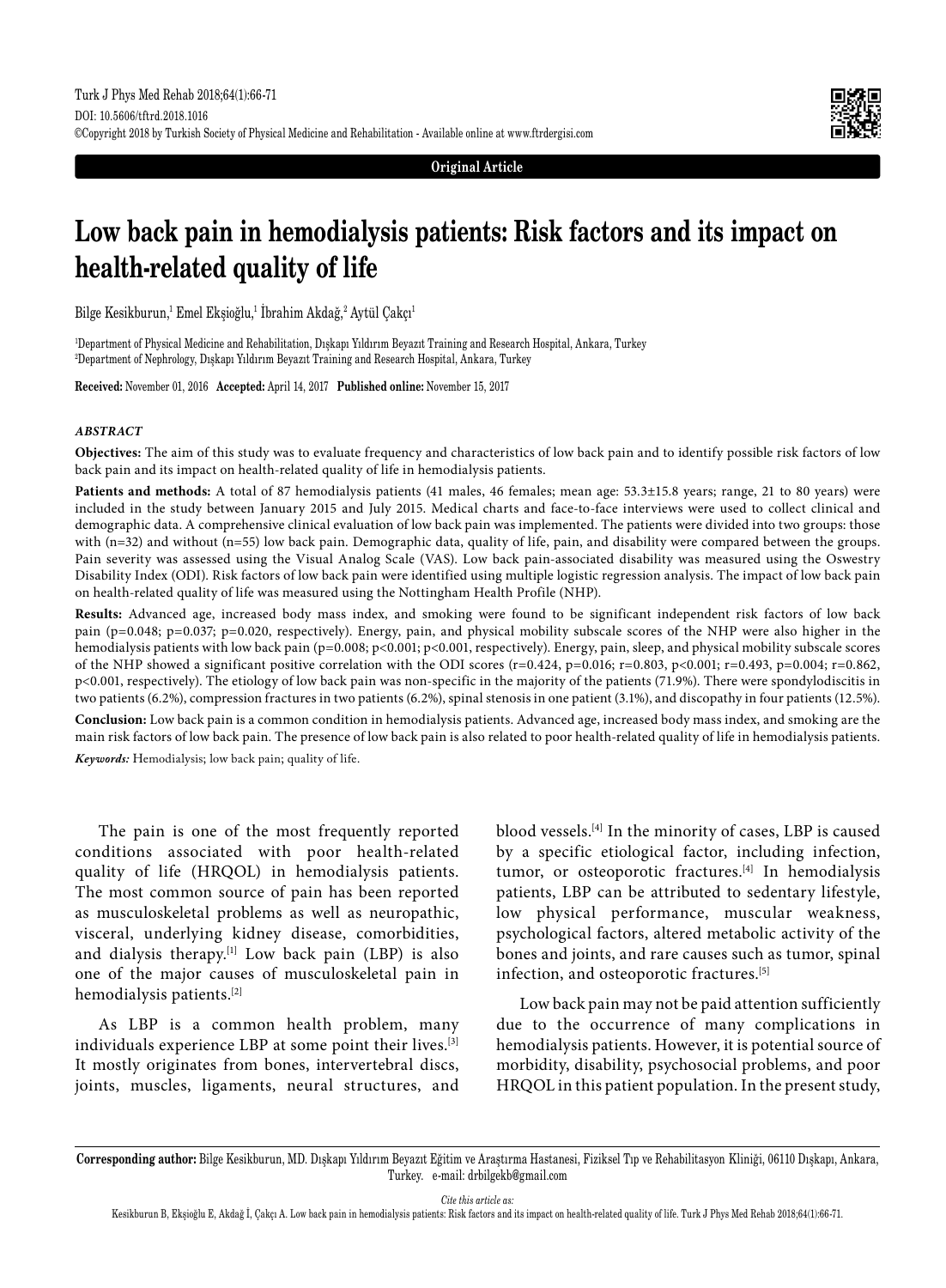we aimed to evaluate the frequency and characteristics of LBP and to identify possible risk factors of LBP and its impact on HRQOL in hemodialysis patients.

## **PATIENTS AND METHODS**

This cross-sectional study was conducted at Hemodialysis Department of Physical Medicine and Rehabilitation, Dışkapı Yıldırım Beyazıt Training and Research Hospital, between January 2015 and July 2015. The patients who had clinically stable end-stage renal disease, aged between 18 and 80 years, had ability to interview and complete the questionnaires in Turkish, and who underwent hemodialysis three times a week for over three months were eligible to be included in the study. Those who had cognitive impairment and uncontrolled systemic diseases were excluded from the study. As a result, a total of 87 patients were included in this study. All patients were divided into two groups: those with (n=32) and without (n=55) LBP. Demographic data, quality of life, pain severity, and disability were compared between the two groups.

A written informed consent was obtained from each patient. The study protocol was approved by the local Ethics Committee. The study was conducted in accordance with the principles of the Declaration of Helsinki.

## **Data collection and outcome measures**

Baseline demographic and clinical laboratory data including age, sex, body mass index (BMI), education status, history of smoking, marital status, and duration of dialysis were collected from the medical charts and face-to-face interviews. Comorbidities such as diabetes mellitus, hypertension, cardiac diseases, and cerebrovascular disease were questioned. Blood tests including level of hemoglobin, creatinine, albumin, calcium, phosphate, parathyroid hormone, and alanine aminotransferase (ALT) were performed.

The HRQOL was assessed using the Nottingham Health Profile (NHP). The NHP is a questionnaire designed to measure the social and personal effects of illness.[6] It contains 38 items divided into six dimensions: energy, pain, emotional reaction, sleep, social isolation, and physical mobility. The scores of each component are weighted to give a score from 0 (no problems) to 100 (maximum problems). The respondent answers 'Yes', if the statement adequately reflects the current status or feeling, or 'No' otherwise. The Turkish adaptation of the NHP was previously performed.[7]

The severity of depression was assessed using Beck Depression Inventory (BDI), which is a 21 item selfreport scale. Items in the scale are rated from 0 to 3 in increasing order of severity. Item scores are totaled and can range from 0 to 63. Higher scores correlate with more severe depression. The pathologic cut-off value for the BDI score determined to be 17 in the Turkish population. The validity of reliability of the Turkish version of the scale have been established.<sup>[8,9]</sup>

## **Evaluation of low back pain**

The patients were asked whether they had LBP at the time of the interview. The Delphi definition was used to define LBP: "*Pain between the inferior margin of the 12th rib and inferior gluteal folds that is bad enough to limit usual activities or change the daily routine for more than 1 day. This pain can be with or without pain going down into the leg. This pain does not include pain from feverish illness or menstruation."*[10] Those who had LBP were asked about duration, severity of pain, and location including axial LBP and pain radiating from low back to the leg. Severity of pain was assessed using the Visual Analog Scale (VAS) ranging from 0 mm (no pain) to 10 mm (worst pain). The recommended cut-points are as follows: no pain (0), mild pain (0-4), moderate pain (5-7), and severe pain (8-10).<sup>[11]</sup> Pain duration of more than three months was deemed as chronic. A comprehensive physical examination including palpation of the paravertebral muscles and spinous process, LBP movements, neurological examination of the lower extremities, and specific tests such as straight leg raise test and femoral nerve stretch test was performed. In addition to physical examination findings, imaging of the LBP including X-ray and magnetic resonance imaging (MRI) were assessed to determine a specific etiology for LBP. Red flags of LBP including age over 50 years, bladder dysfunction, history of cancer, immune suppression, nocturnal pain, history of trauma, saddle anesthesia, and neurological deficits in the lower extremities, were questioned.

Disability related to LBP was evaluated with a disease-specific functional status questionnaire, namely the Oswestry Low Back Pain Disability Index (ODI). Each question is rated on a scale from 0 to 5 points, with a higher score indicating high disability. The ODI scores range from 0 to 50. The Turkish validity and reliability of ODI were previously carried out.<sup>[12]</sup>

#### **Statistical analysis**

Statistical analysis was performed using the IBM-SPSS for MAC version 20.0 software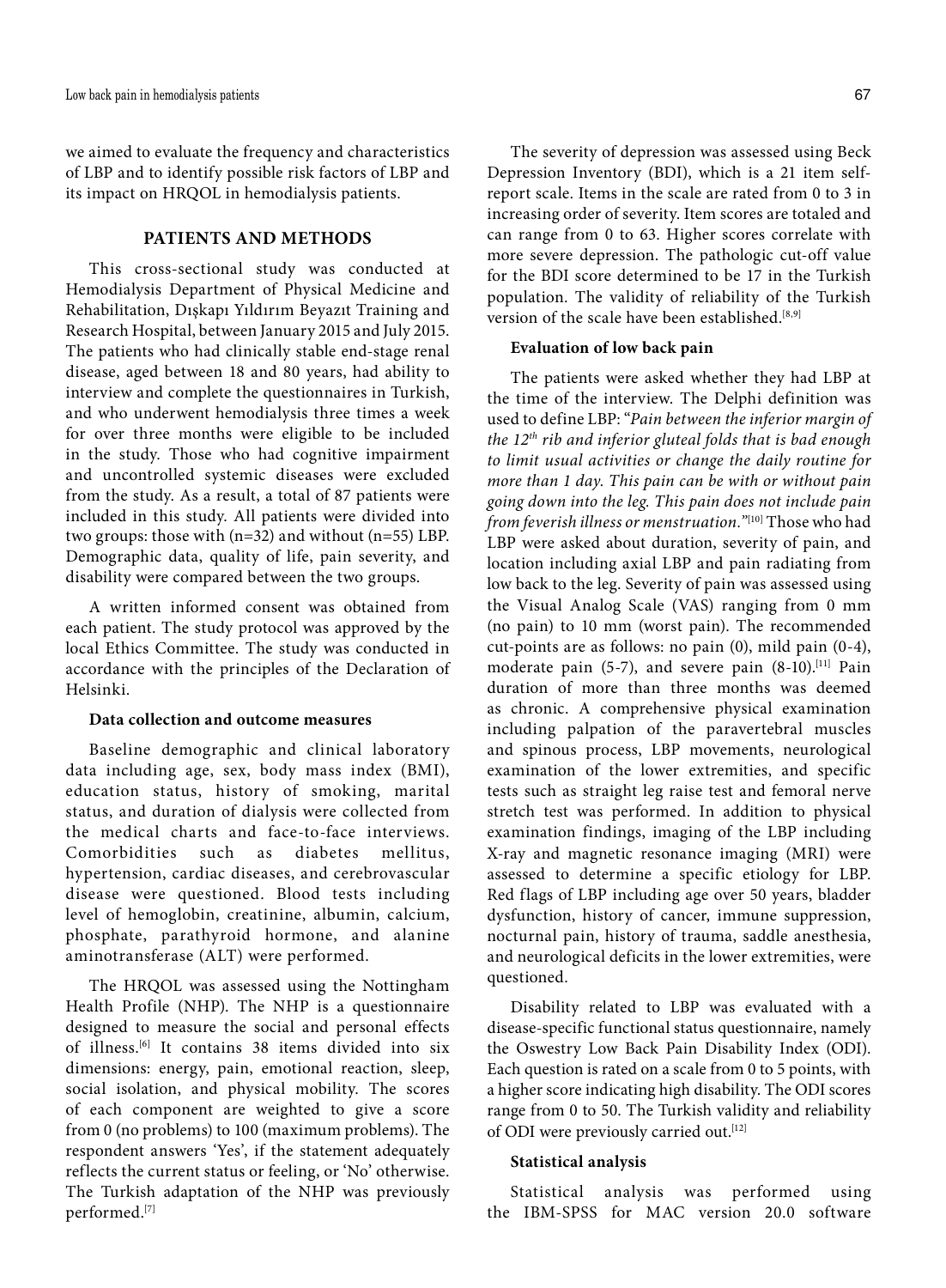(IBM Corp., Armonk, NY, USA). Descriptive data were expressed in mean  $\pm$  standard deviation (SD) for continuous variables and in percentage for categorical variables. The chi-square test was applied to compare the groups. The Student's t-test was used to compare the mean values of continuous variables between the patients with and without LBP. If the distribution of the continuous variables was abnormal, the Mann-Whitney test was used. Given the binary nature of the main outcome of interest (i.e., presence of LBP vs absence of LBP), univariate binary logistic regression analysis was used to yield odds ratios (ORs) and 95% confidence intervals (CIs) to identify the variables included in the multivariate analysis. Multiple logistic regression analysis was used to investigate the risk factors of LBP. Those variables with  $p<0.25$  in the univariate analysis and identified individually as significant risk factors of LBP were included in the multivariate model. Low back pain status (i.e., presence of LBP vs absence of LBP) was accepted as the dependent variable in the multivariate model. Variables which were likely to affect LBP status were accepted as independent variables. The Pearson's correlation analysis was performed to analyze correlation between the ODI and

NHP subscale scores. A two-tailed p-value of <0.05 was considered statistically significant.

Power analysis was performed using the pain subscale of the NHP as primary outcome. The difference between the mean values of the groups was found to be 34.3. The intra-group standard deviation was found to be 31.4. The ratio of control to experimental patients was 1.71. Based on type I error of 0.05, the study power was calculated as 0.954, according to the primary outcome. The PS version 3.0 program (IBM Corp., Armonk, NY, USA) was utilized. A two-tailed test was used for the analysis.

#### **RESULTS**

Of a total of 102 patients undergoing hemodialysis were screened; however, 15 of them who did not meet the eligibility criteria were excluded. Among these, five patients rejected to participate, three patients had mental retardation, two patients had impaired hearing, four patients had impaired cognition, and one patient was unable to interview and complete the questionnaires in Turkish. As a result, a total of 87 patients were included. Of these patients, 41 (47.1%)

**Table 1.** Characteristics of hemodialysis patients with and without low back pain

|                                  |    | Hemodialysis patients<br>with low back pain $(n=32)$ |                   | Hemodialysis patients<br>without low back pain $(n=55)$ |      |                 |           |               |               |
|----------------------------------|----|------------------------------------------------------|-------------------|---------------------------------------------------------|------|-----------------|-----------|---------------|---------------|
|                                  | n  | $\%$                                                 | $Mean \pm SD$     | $\mathbf n$                                             | %    | Mean±SD         | <b>OR</b> | 95% CI        | $\mathcal{P}$ |
| Age (year)                       |    |                                                      | 58.0±14.5         |                                                         |      | $50.7 \pm 16.0$ | 1.03      | $1.00 - 1.06$ | 0.041         |
| <b>Sex</b>                       |    |                                                      |                   |                                                         |      |                 |           |               | 0.631         |
| Female                           | 18 | 56.3                                                 |                   | 28                                                      | 50.9 |                 | 1.24      | 0.51-2.97     |               |
| Male                             | 14 | 43.7                                                 |                   | 27                                                      | 49.1 |                 |           |               |               |
| Body mass index $(kg/m2)*$       |    |                                                      | $25.7 \pm 4.3$    |                                                         |      | $23.9 \pm 3.4$  | 1.13      | $1.00 - 1.28$ | 0.035         |
| Marital status                   |    |                                                      |                   |                                                         |      |                 |           |               | 0.273         |
| Married                          | 21 | 65.6                                                 |                   | 29                                                      | 52.7 |                 | 1.71      | $0.69 - 4.21$ |               |
| Not married                      | 11 | 34.4                                                 |                   | 26                                                      | 47.3 |                 |           |               |               |
| Education period (year)*         |    |                                                      | $3.7 \pm 3.9$     |                                                         |      | $4.5 \pm 3.6$   | 0.94      | $0.83 - 1.06$ | 0.352         |
| Duration of hemodialysis (year)* |    |                                                      | $6.4{\pm}6.2$     |                                                         |      | $7.4 \pm 6.4$   | 0.97      | $0.90 - 1.04$ | 0.462         |
| Smoking                          | 7  | 21.9                                                 |                   | 7                                                       | 12.7 |                 | 1.92      | $0.60 - 6.08$ | 0.248         |
| Comorbidities                    |    |                                                      |                   |                                                         |      |                 |           |               |               |
| Arterial hypertension            | 21 | 65.6                                                 |                   | 30                                                      | 54.5 |                 | 1.59      | 0.64-3.92     | 0.313         |
| Diabetes mellitus                | 9  | 28.1                                                 |                   | 14                                                      | 25.4 |                 | 1.14      | $0.43 - 3.05$ | 0.785         |
| Cardiac disease                  | 7  | 21.8                                                 |                   | 10                                                      | 18.1 |                 | 1.26      | $0.42 - 3.72$ | 0.676         |
| Cerebrovascular disease          | 1  | 3.1                                                  |                   | 3                                                       | 5.4  |                 | 0.55      | $0.05 - 5.61$ | 0.621         |
| Beck depression inventory*       |    |                                                      | $14.9 \pm 2.6$    |                                                         |      | $11.7 \pm 1.5$  | 1.03      | 0.99-1.06     | 0.066         |
| Laboratory tests*                |    |                                                      |                   |                                                         |      |                 |           |               |               |
| Hemoglobin (g/dL)                |    |                                                      | $10.8 \pm 1.4$    |                                                         |      | $10.8 \pm 1.4$  | 1.02      | $0.75 - 1.38$ | 0.893         |
| Creatinine (mg/dL)               |    |                                                      | $7.6 \pm 2.0$     |                                                         |      | $7.3 \pm 2.1$   | 0.66      | $0.69 - 1.06$ | 0.374         |
| Albumin (mg/dL)                  |    |                                                      | $3.6 \pm 0.6$     |                                                         |      | $3.8 \pm 0.3$   | 0.43      | $0.14 - 1.26$ | 0.125         |
| Calcium $(mg/dL)$                |    |                                                      | $8.5 \pm 0.6$     |                                                         |      | $8.7 \pm 0.9$   | 0.78      | 0.45-1.34     | 0.380         |
| Phosphate (mg/dL)                |    |                                                      | $5.4 \pm 1.6$     |                                                         |      | $5.1 \pm 1.4$   | 1.10      | $0.82 - 1.47$ | 0.491         |
| Parathyroid hormone (pg/mL)      |    |                                                      | $406.3 \pm 459.7$ |                                                         |      | 564.7±543.5     | 0.99      | $0.99 - 1.00$ | 0.175         |
| Alanine aminotransferase (U/L)   |    |                                                      | $15.1 \pm 11.4$   |                                                         |      | $13.1 \pm 6.9$  | 1.02      | 0.97-1.07     | 0.337         |

SD: Standard deviation; OR: Odds ratio; CI: Confidence interval.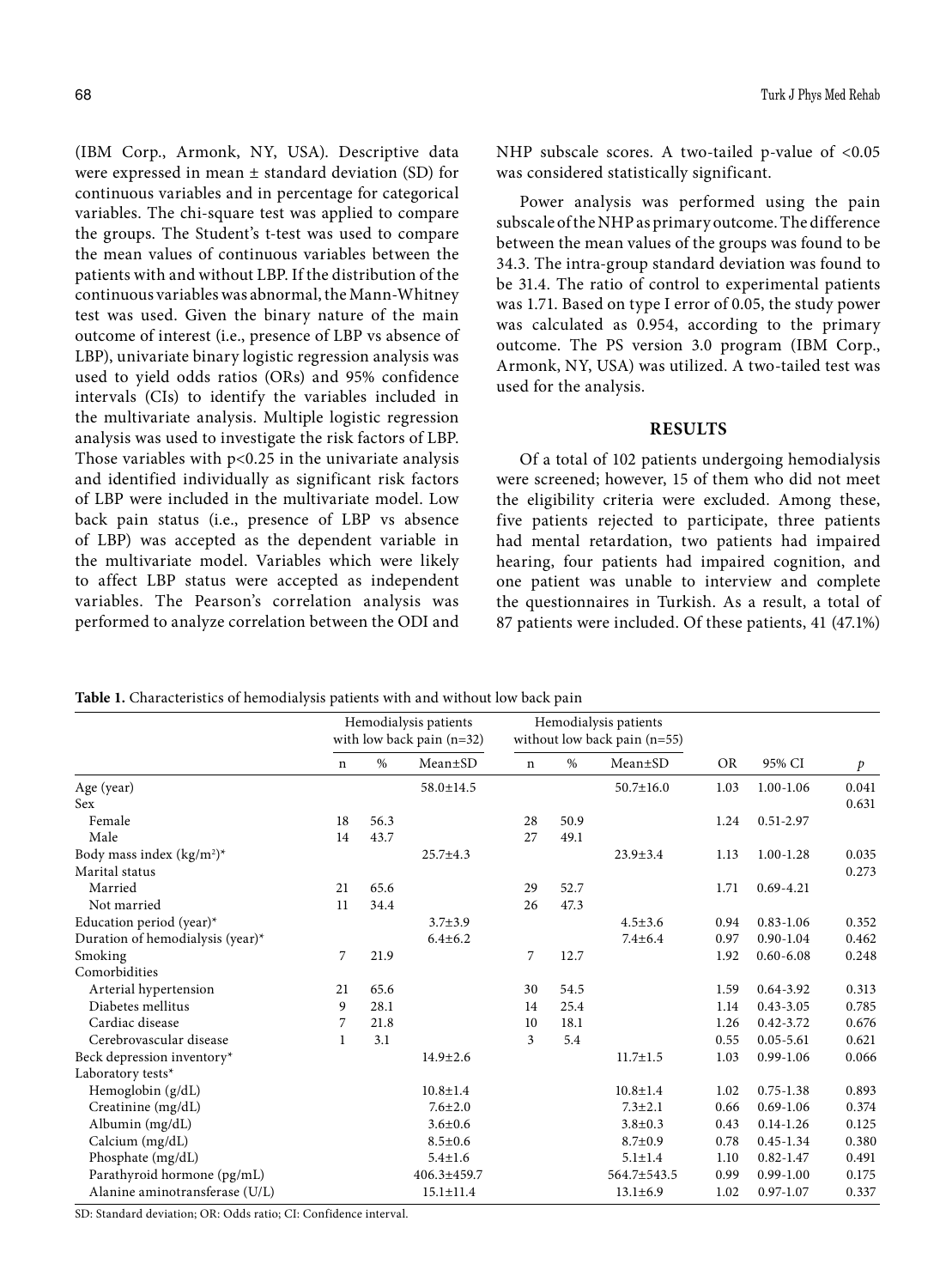| Table 2. Clinical characteristics of low back pain |  |
|----------------------------------------------------|--|
|----------------------------------------------------|--|

|                                          | Hemodialysis patients<br>with low back pain $(n=32)$ |      |  |
|------------------------------------------|------------------------------------------------------|------|--|
|                                          | n                                                    | $\%$ |  |
| Location                                 |                                                      |      |  |
| Axial low back pain                      | 9                                                    | 28.1 |  |
| Low back pain radiating to the legs      | 23                                                   | 71.9 |  |
| Duration                                 |                                                      |      |  |
| Acute $\left( < 3 \text{ month} \right)$ | 11                                                   | 34.4 |  |
| Chronic $(\geq 3$ month)                 | 21                                                   | 65.6 |  |
| Intensity                                |                                                      |      |  |
| Mild (VAS 0-4)                           | 16                                                   | 50.0 |  |
| Moderate (VAS 5-7)                       | 12                                                   | 37.5 |  |
| Severe (VAS 8-10)                        | 4                                                    | 12.5 |  |
| Etiology                                 |                                                      |      |  |
| Spondylodiscitis                         | 2                                                    | 6.2  |  |
| Compression fracture                     | $\mathfrak{D}$                                       | 6.2  |  |
| Spinal stenosis                          | 1                                                    | 3.1  |  |
| Discopathy                               | 4                                                    | 12.5 |  |
| Non-specific                             | 23                                                   | 71.9 |  |

VAS: Visual Analog Scale.

were males and 46 (52.9%) were females. The mean age was 53.3±15.8 (range, 21 to 80) years. The mean duration of hemodialysis was 7.0±6.3 years. Demographic and clinical characteristics of the patients are presented in Table 1.

A total of 32 patients (36.8%) had LBP at the time of the interview. There were nine patients (28.1%) with axial LBP and 23 patients (71.9%) with LBP radiating

**Table 3.** Multivariate analysis of risk factors of low back pain

|                                                                                   | OR   | 95% CI        |       |
|-----------------------------------------------------------------------------------|------|---------------|-------|
| Age (year)                                                                        | 1.02 | $1.00 - 1.06$ | 0.048 |
| Body mass index $(kg/m2)$                                                         | 1.24 | $1.01 - 1.41$ | 0.037 |
| Smoking                                                                           | 7.11 | $1.60 - 6.08$ | 0.020 |
| $\sim$ $\sim$ $\sim$ $\sim$ $\sim$ $\sim$ $\sim$<br>$\mathbf{a}$ and $\mathbf{a}$ |      |               |       |

OR: Odds ratio; CI: Confidence interval.

to the leg. Severity of LBP was mild in 16 patients (50.0%), moderate in 12 patients (37.5%), and severe in four patients (12.5%). Eleven patients (34.4%) had acute LBP and 21 patients (65.6%) had chronic LBP. The etiology of low back pain was non-specific in the majority of the patients (71.9%). There were spondylodiscitis in two patients (6.2%), compression fractures in two patients (6.2%), spinal stenosis in one patient (3.1%), and discopathy in four patients (12.5%). Clinical characteristics of LBP are shown in Table 2.

According to the univariate binary logistic regression analysis in patients with and without LBP as shown in Table 1, advanced age and increased BMI were significantly related to an increased likelihood of LBP ( $p=0.041$ ;  $p=0.035$ , respectively). Age, BMI, and smoking which were identified as the risk factors of LBP in the univariate regression were included in the multivariate analysis. The ORs and 95% CIs for each variable are presented in Table 3. Advanced age, increased BMI, and smoking were found to be significant independent risk factors of LBP in

**Table 4.** Comparison of Nottingham Health Profile subscale scores\* between hemodialysis patients with and without low back pain

|                    | Hemodialysis patients<br>with low back pain $(n=32)$ | Hemodialysis patients<br>without low back pain $(n=55)$ |         |
|--------------------|------------------------------------------------------|---------------------------------------------------------|---------|
|                    | Mean±SD                                              | Mean±SD                                                 | p       |
| Energy             | $84.3 \pm 29.3$                                      | $58.7 + 47.1$                                           | 0.002   |
| Pain               | $49.9 \pm 36.8$                                      | $15.6 \pm 26.1$                                         | < 0.001 |
| Emotional reaction | $36.0 \pm 30.1$                                      | $35.1 \pm 30.8$                                         | 0.888   |
| Sleep              | $50.0 \pm 41.2$                                      | $40.3 \pm 42.2$                                         | 0.304   |
| Social isolation   | $19.9 \pm 30.0$                                      | $17.4 \pm 30.0$                                         | 0.713   |
| Physical mobility  | $49.2 \pm 37.0$                                      | $19.3 \pm 29.4$                                         | < 0.001 |

SD: Standard deviation.

**Table 5.** Correlation between Oswetry Disability Index and Nottingham Health Profile subscale scores

|                    |       | Oswetry Disability Index |  |  |
|--------------------|-------|--------------------------|--|--|
|                    | r     | D                        |  |  |
| Energy             | 0.424 | 0.016                    |  |  |
| Pain               | 0.803 | < 0.001                  |  |  |
| Emotional reaction | 0.258 | 0.154                    |  |  |
| Sleep              | 0.493 | 0.004                    |  |  |
| Social isolation   | 0.056 | 0.760                    |  |  |
| Physical mobility  | 0.862 | < 0.001                  |  |  |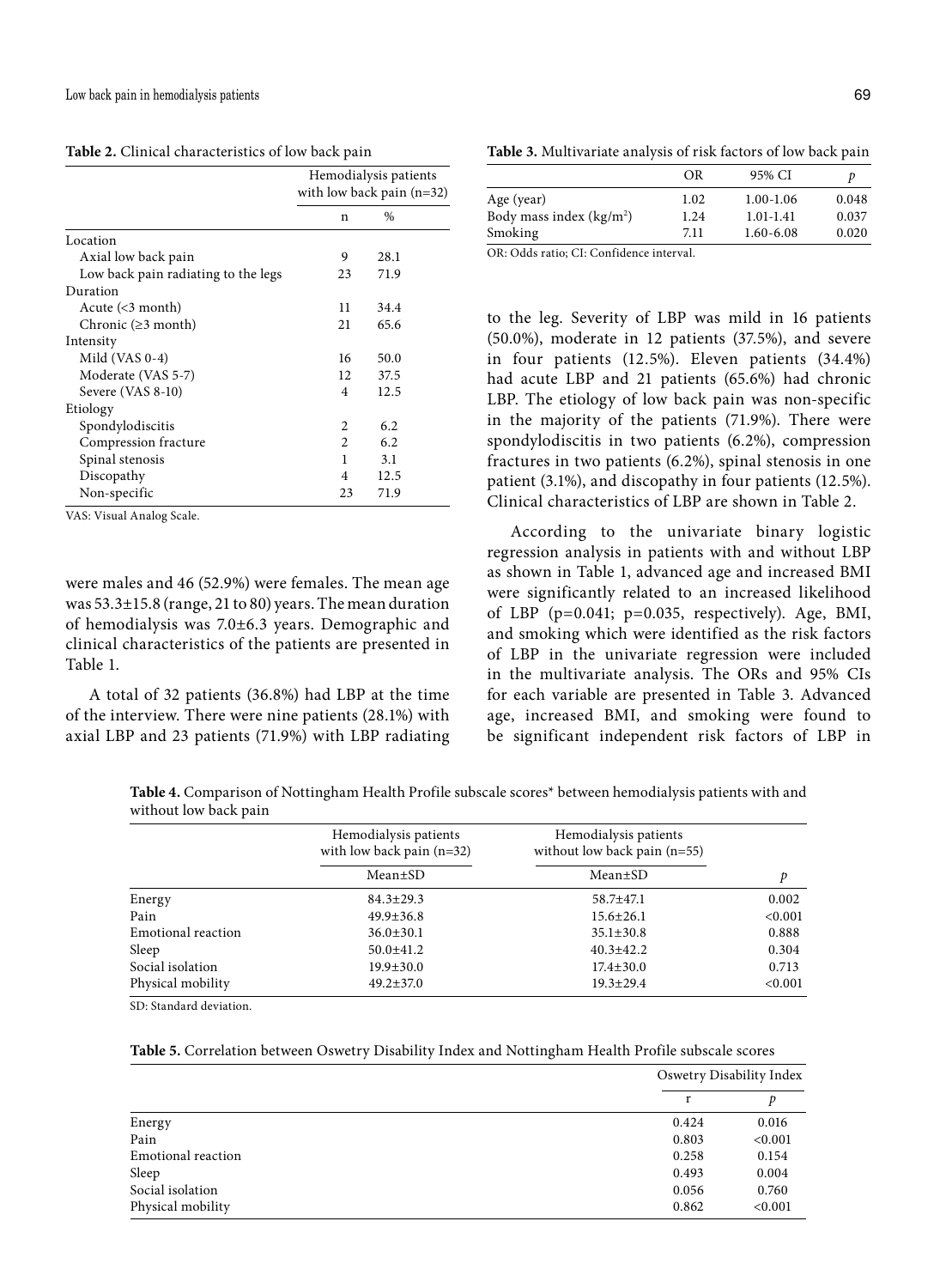hemodialysis patients (p=0.048; p=0.037; p=0.020, respectively).

Energy, pain, and physical mobility subscale scores of the NHP were higher in the hemodialysis patients with LBP than those without LBP ( $p=0.008$ ;  $p<0.001$ ; p<0.001, respectively) (Table 4). In addition, energy, pain, sleep, and physical mobility subscale scores of the NHP showed a significant positive correlation with the ODI scores  $(r=0.424, p=0.016; r=0.803, p<0.001;$  $r=0.493$ ,  $p=0.004$ ;  $r=0.862$ ,  $p<0.001$ , respectively) (Table 5).

#### **DISCUSSION**

In the present study, we investigated the frequency and characteristics of LBP and identified possible risk factors of LBP and its impact on HRQOL in hemodialysis patients. Our study results showed that advanced age, increased BMI, and smoking were the main risk factors of LBP in hemodialysis patients. In addition, we found that hemodialysis patients with LBP had worse HRQOL scores, compared to those without LBP. Finally, we found a significant correlation between LBP-associated disability and HRQOL domains.

In the literature, there is a limited number of studies on LBP in hemodialysis patients. In the study of Cristofolini et al.<sup>[5]</sup> LBP was present in 36% of the patients and was associated with muscle weakness, balance disorders, and comorbidities. Similarly, in our study, 36.8% of the hemodialysis patients had LBP. In the general population, estimates of the point prevalence of LBP are about 18.1%; therefore, we can conclude that LBP is seen more frequently in hemodialysis patients, compared to the general population.

A total of 5 to 15% of LBP can be explained by specific causes, such as infection, tumor, or osteoporotic fractures in the general population.<sup>[4]</sup> However, in 85 to 95% of the LBP cases, the etiology is unclear.[4,13,14] In the present study, spondylodiscitis, compression fractures, spinal stenosis, and discopathy were the main causes of LBP in 30% of our study population. However, non-specific LBP was the most frequent condition. Two patients with spondylodiscitis were detected in this study. Advanced age hemodialysis patients may be rarely prone to spondylodiscitis as a result of bacteremia.<sup>[15]</sup> Spondylodiscitis is important due to related morbidity and mortality; therefore early diagnosis and effective therapy are life saving.<sup>[16]</sup>

In the present study, LBP was found to be associated with advanced age, increased BMI, and smoking. Epidemiological studies investigating risk factors of LBP in the general population also showed that age and increased BMI were related to increased prevalence of LBP.[17-19] In addition, a meta-analysis demonstrated that both current and former smokers had a higher prevalence and incidence of LBP than never smokers.[20] Nonetheless, risk factors of LBP in hemodialysis patients seem similar to those in the general population.

Furthermore, previous studies showed that the HRQOL scores were worse in hemodialysis patients.[21-23] Body pain was found one of the most important qualitative parameters for the evaluation of the HRQOL in hemodialysis patients.[24] To the best of our knowledge, this is the first study to specifically investigate the impact of LBP on the HRQOL in hemodialysis patients. In our study, we also found that the hemodialysis patients with LBP had significantly worse scores in the NHP subscales of energy, pain, and physical activity compared to those without LBP. Low back pain may have more adverse consequences in hemodialysis patients. Further studies may address into the additional cost of care for hemodialysis patients with LBP.

The major limitation of the study is the lack of a prospective, controlled study design. The crosssectional design did not allow the causality of the associations to be examined. In addition, the HRQOL was measured using the NHP. As a generic measure, the NHP may not be adequately sensitive as diseasespecific tools to identify the differences between hemodialysis groups.

In conclusion, our study results showed that LBP was a frequent condition in hemodialysis patients. Risk factors of LBP were similar to the general population, and LBP was associated with poor HRQOL scores in hemodialysis patients. Based on these findings, with increasing number of hemodialysis survivors, the efforts should aim to improve the HRQOL in hemodialysis patients with LBP.

#### **Declaration of conflicting interests**

The authors declared no conflicts of interest with respect to the authorship and/or publication of this article.

#### **Funding**

The authors received no financial support for the research and/or authorship of this article.